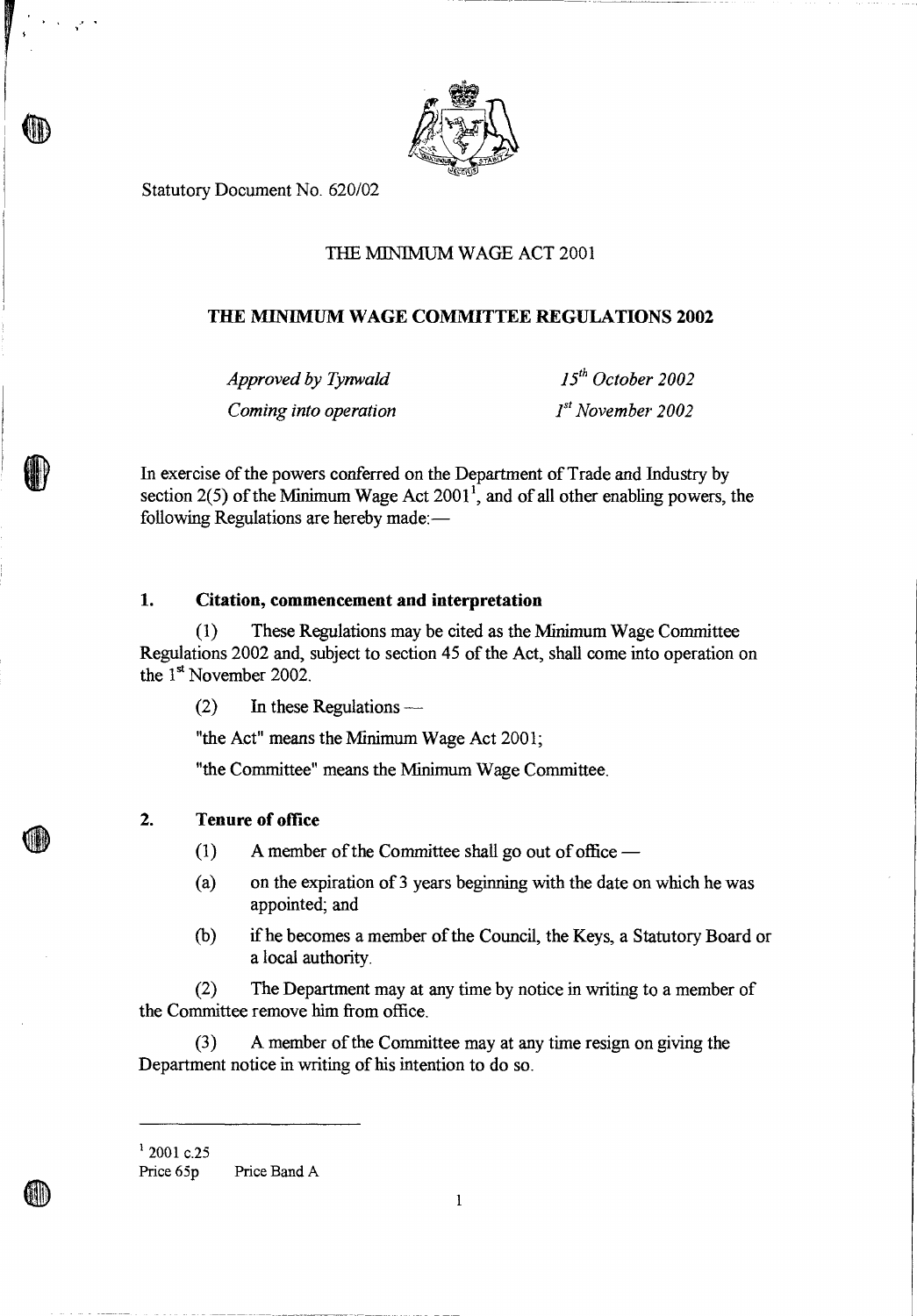(4) A retiring member of the Committee shall be eligible to be re-appointed if he is otherwise qualified.

(5) Where a member of the Committee goes out of office under paragraph (1) he shall continue to be a member of the Committee for all purposes (except that of filling the vacancy) until his successor is appointed.

## **3. Vice-chairman**

w

The Committee shall elect one of its number to be vice-chairman —

- (a) at its first meeting; and
- (b) whenever the office of vice-chairman is vacant.

#### **4. Meetings of the Committee**

(1) The Committee shall hold meetings for the transaction of business at such times as may be necessary for the proper exercise of its functions.

- (2) A meeting of the Committee may be called at any time by the chairman.
- $(3)$  If the chairman —
- (a) refuses to call a meeting of a Committee on a request in writing for that purpose, signed by at least 2 members of the committee, or
- (b) without so refusing, does not call a meeting within 7 days after the request,

any 2 members of the Committee, on that refusal or on the expiration of those 7 days, as the case may be, may forthwith call a meeting of the Committee.

(4) No business shall be transacted at any meeting unless a quorum of members is present.

(5) The quorum necessary for the transaction of business by the Committee shall be 3 members, provided that at least one of the members referred to in section  $2(3)(b)(i)$  and one of the members referred to in section  $2(3)(b)(ii)$  of the Act are present.

(6) The chairman or, in his absence, the vice-chairman shall preside at every meeting of the Committee.

(7) Every question at a meeting shall be decided by a majority of the votes of the members present and voting on that question, and in the case of an equality of votes the person presiding at the meeting shall have a second or casting vote.

(8) Minutes of every meeting of the Committee shall be kept, and shall be signed at the same or next following meeting of the Committee by the person presiding at it.

(9) The names of the members present at every meeting shall be recorded in the minutes.

(10) A member shall be entitled to have his vote on any question recorded in the minutes.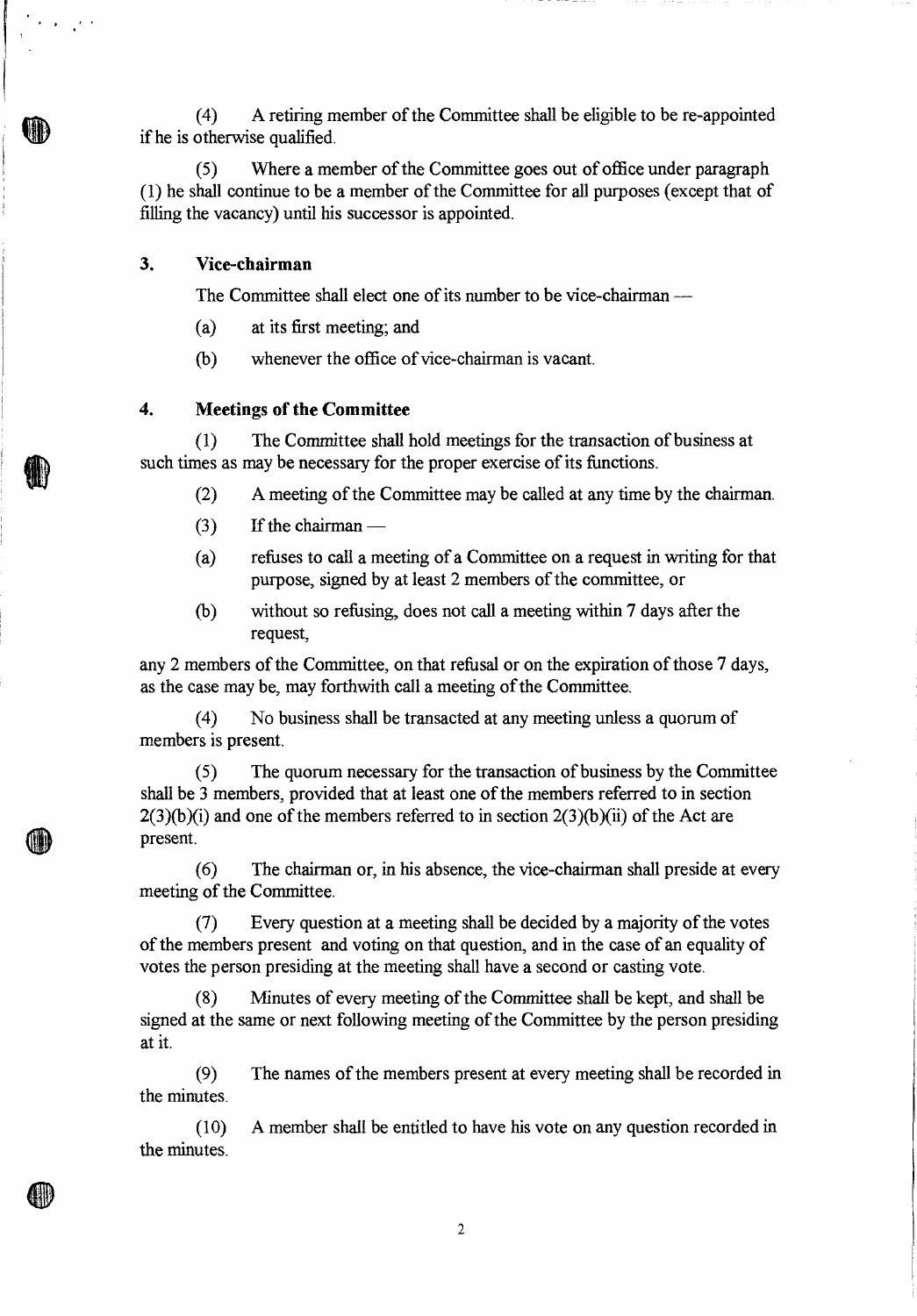## **5. Standing orders**

 $\langle \cdot \rangle_{\mathcal{F}}$ 

Subject to the provisions of these Regulations, the Committee may make standing orders with respect to the summoning, notice, place, management and adjournment of its meetings, and generally with respect to the transaction and management of its business.

# **6. Matters to be considered by the Committee**

In making recommendations under section  $2(1)$  of the Act the Committee shall have regard in particular to —

- (a) the wider social and economic implications of any minimum wage to be prescribed under section 1(3) of the Act;
- (b) its likely effect on  $-$ 
	- (i) employment, especially amongst disadvantaged groups;
	- (ii) inflation;
	- (iii) its impact on the costs and competitiveness of businesses;
	- (iv) the costs of industry and public authorities in the Island;
- (c) its impact on pay, employment, and competitiveness in low-paying sectors and small businesses;
- (d) its effect on different groups of workers;
- (e) the effect on pay structures;
- (f) the interaction between minimum wage rates and the tax and benefit systems.

#### **7. Supply of minutes to Department**

The Committee shall furnish the Department with a copy of the minutes of every meeting of the Committee.

MADE  $6<sup>th</sup>$  September 2002

# A F Downie MHK

Minister for Trade and Industry